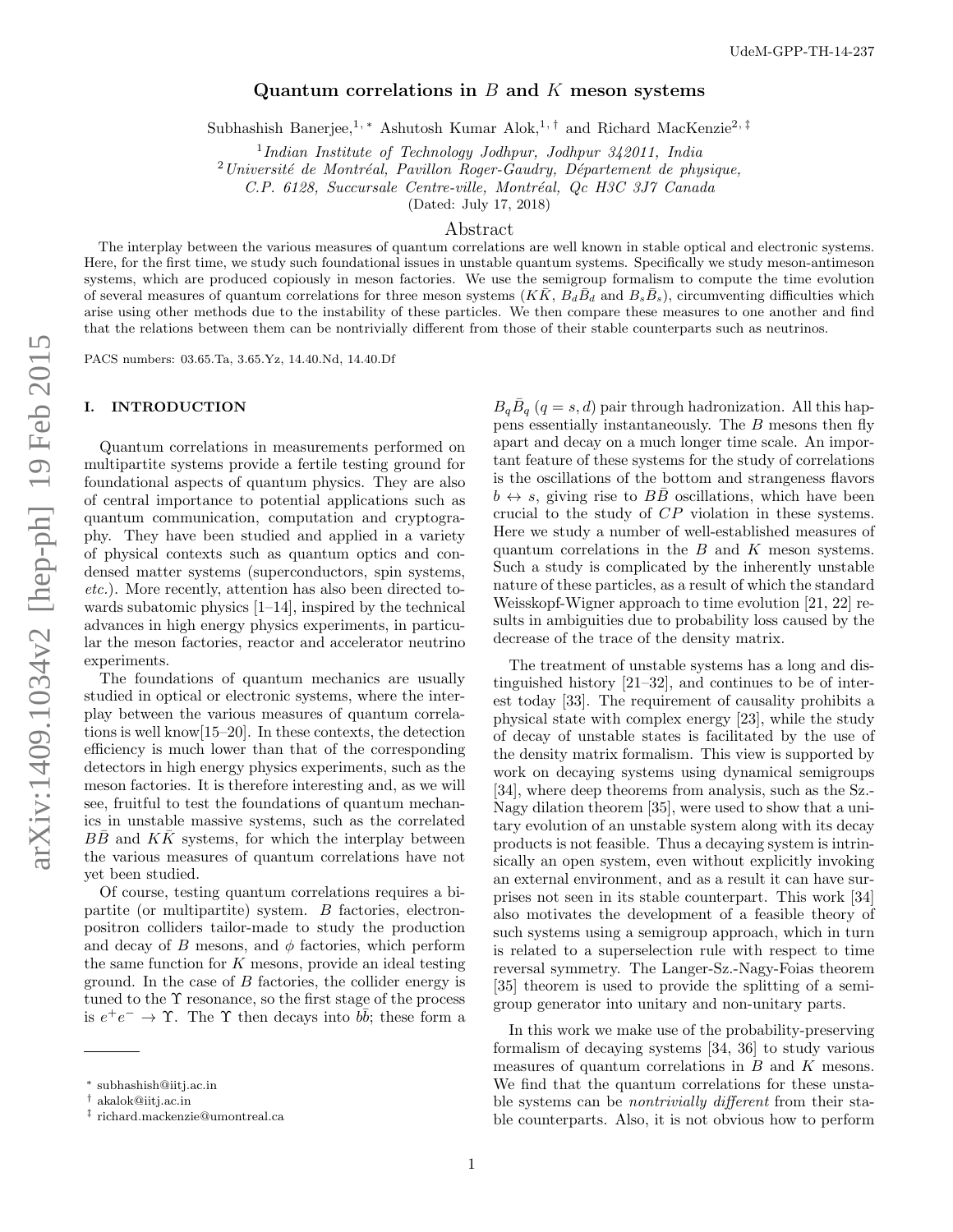experiments testing nonlocality, as quantified by Bell's inequality, for B mesons due to the absence of active measurements [7, 8]. Despite this hurdle, the framework of open quantum systems [16, 18, 37], adapted to the probability-preserving formalism of decaying systems, enables us to make quantitative statements about Bell inequality violations for correlated neutral K and B mesons. The theory of open quantum systems asserts that any real system interacts with its environment (here, fluctuations of the quantum mechanical vacuum), resulting in loss of quantum coherence and the transformation from pure to mixed states [38]. Thus this work elucidates fundamental aspects of quantum mechanics of correlated neutral meson systems, and more generally of unstable quantum systems.

The notion of quantum entanglement was implicit in the seminal 1935 paper of Einstein, Podolsky and Rosen [39]. It was Schrödinger who later that year first coined the term "entanglement" in a series of papers wherein he also introduced his eponymous cat thought experiment [40]. The subject was further developed with the conception of experimental tests of quantum mechanics vs. hidden-variable theories, in particular Bell's inequality [41] and refinements resulting in the Bell-CHSH (Clauser-Horn-Shimony-Holt) inequalities [42]. Until recently, entanglement was considered synonymous with quantum correlations in that it was thought that one necessarily implied the other. With the advent of quantum discord [43–46], which quantifies the difference between the quantum generalizations of two classically equivalent formulations of mutual information, it became clear that quantum correlations are broader than entanglement. In general, it is very difficult to obtain an analytical formula for quantum discord because it involves an optimization over local measurements, requiring numerical methods [47]. To overcome this difficulty, another measure of quantum correlation called geometric discord was introduced in [48]. This quantifies the amount of non-classical correlation of an arbitrary quantum composite system in terms of its minimal distance from the set of classical states. Along with these measures, another important facet of quantum correlations is its operational aspect. Teleportation fidelity occupies an important place here and was developed to provide an operational meaning to entanglement [19, 49].

The plan of this work is as follows. In the next section we set up the two-meson system, treating each meson as a state in a Hilbert space consisting of one-particle and zero-particle sectors. The relevant tool for computing quantum correlations is the density matrix projected down to the two-particle sector. In the following section various correlation measures are computed. We then summarize our results and highlight the main surprising result, which is that the relations between the correlation measures we consider can be different from the corresponding relations for stable systems.

# II.  $M\bar{M}$  AS AN OPEN QUANTUM SYSTEM

For the B system, imagine the decay  $\Upsilon \to b\bar{b}$  followed by hadronization into a  $B\bar{B}$  pair. In the  $\Upsilon$  rest frame, the mesons fly off in opposite directions (left and right, say); since the  $\Upsilon$  is a spin-1 particle, they are in an antisymmetric spatial state. The same considerations apply to the K system, with the  $\Upsilon$  replaced by a  $\phi$  meson.

The flavor-space wave function of the correlated  $M\overline{M}$ meson systems  $(M = K, B_d, B_s)$  at the initial time  $t = 0$ is

$$
|\psi(0)\rangle = \frac{1}{\sqrt{2}} [ |M\bar{M}\rangle - | \bar{M}M \rangle ], \qquad (1)
$$

where the first (second) particle in each ket is the one flying off in the left (right) direction and  $|M\rangle$  and  $|\bar{M}\rangle$ are flavor eigenstates. As can be seen from (1), the initial state of the neutral meson system is a singlet (maximally entangled) state. The usual analysis of such systems is done using a trace-decreasing density matrix description of the state (see for example [31]). However, such an approach may not be very useful for calculating quantum correlations, the subject of interest in this work. This is because the usual methods for computing quantum correlations require a trace-preserving, completely positive description of the system. The semigroup formalism enables the calculation of a trace-preserving density matrix. We also incorporate the effects of decoherence in our calculations, providing a uniform formalism for studying correlations in neutral meson systems.

The Hilbert space of a system of two correlated neutral mesons, as in  $(1)$ , is

$$
\mathcal{H} = (\mathcal{H}_L \oplus \mathcal{H}_0) \otimes (\mathcal{H}_R \oplus \mathcal{H}_0), \qquad (2)
$$

where  $\mathcal{H}_{L,R}$  are the Hilbert spaces of the left-moving and right-moving decay products, each of which can be either a meson or an anti-meson, and  $\mathcal{H}_0$  is that of the zeroparticle (vacuum) state. Thus the total Hilbert space can be seen to be the tensor sum of a two-particle space, two one-particle spaces, and one zero-particle state. The initial density matrix of the full system is

$$
\rho_{\mathcal{H}}(0) = |\psi(0)\rangle \langle \psi(0)|. \tag{3}
$$

The system, initially in the two-particle subspace, evolves in time into the full Hilbert space, eventually (after the decay of both particles) finding itself in the vacuum state. As can be appreciated from basic notions of quantum correlations such as entanglement, one needs to have two parties to correlate. For this we need to project from the full Hilbert space (2) down to the two-particle sector  $\mathcal{H}_L \otimes \mathcal{H}_R$ , resulting in the following density matrix for the correlated neutral meson system:

$$
\rho(t) = \frac{1}{4} \begin{pmatrix} a_{-} & 0 & 0 & -a_{-} \\ 0 & a_{+} & -a_{+} & 0 \\ 0 & -a_{+} & a_{+} & 0 \\ -a_{-} & 0 & 0 & a_{-} \end{pmatrix}, \quad (4)
$$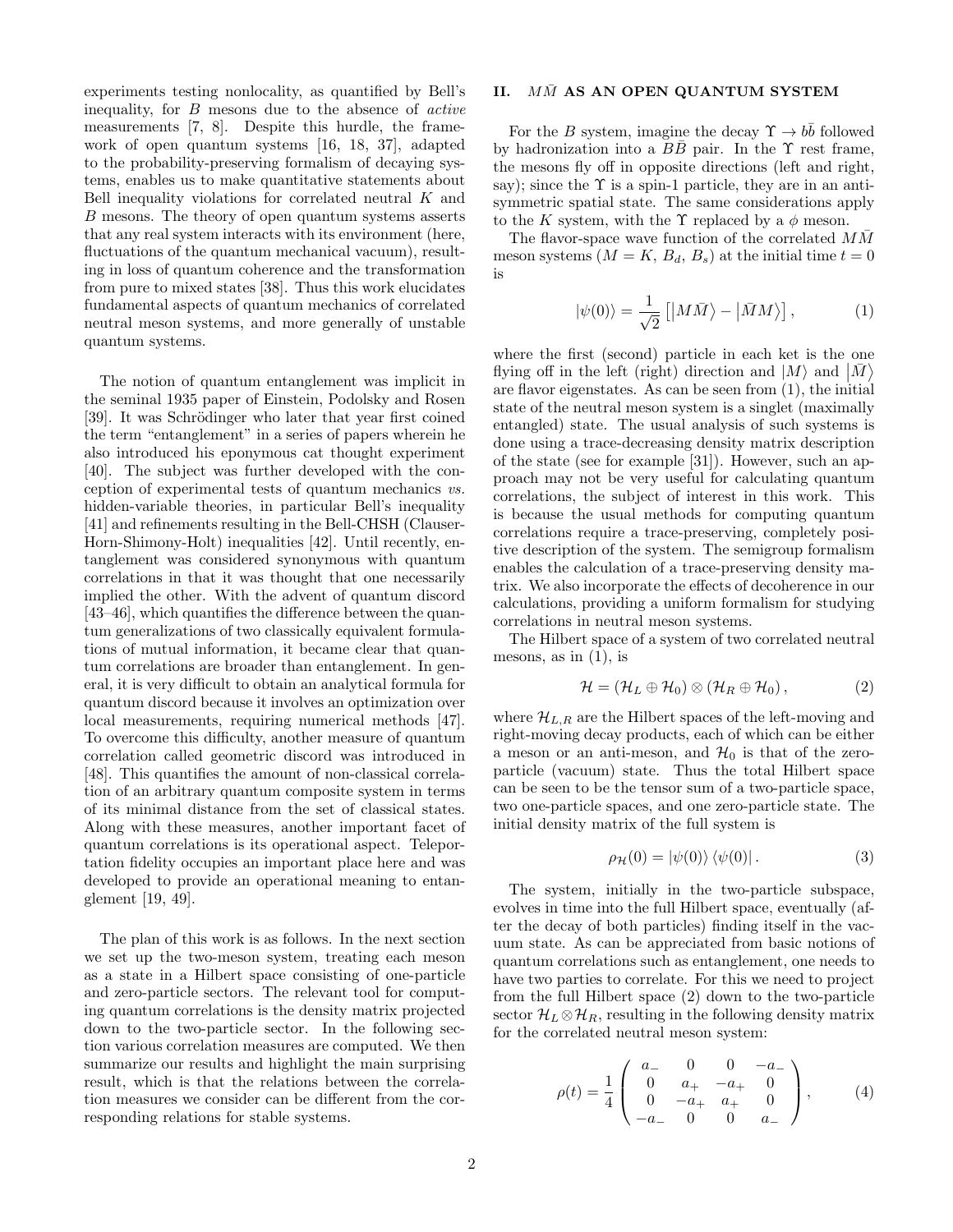where we have used the basis  $\{ |MM\rangle, |M\overline{M}\rangle, |\overline{M}M\rangle, |\overline{M}\overline{M}\rangle\}$  and  $a_{\pm} = 1 \pm e^{-2\lambda t}$ . This expression is trace-preserving and is obtained by writing  $\rho_{\mathcal{H}}(t)$  in the operator-sum representation and then performing the partial trace. We have neglected the effects of CP violation; however, its inclusion would not affect our results significantly.

The approach used here can also be effectively applied to study observables of central importance in particle physics [50]. For example, several important observables that are used to characterize meson decay processes can be developed using the above density matrix. Any physical observable of the neutral B-meson system is described by a suitable hermitian operator  $\mathcal O$ . Its evolution in time can be obtained by taking its trace with the density matrix  $\rho(t)$ , Tr  $[\mathcal{O}_f \rho(t)]$ , and from this standard results pertinent to the meson systems can be derived. Hence, both quantum correlations as well as standard studies in particle physics can be carried out in a unified manner with the formalism used in this work.

## III. INTERPLAY OF QUANTUM CORRELA-TIONS IN NEUTRAL MESON SYSTEMS

Using the density matrix (4), we study the interplay of quantum correlations in our systems. We begin with Bell's inequality which was one of the first tools used to analyze and detect entanglement. Its physical content is that a system that can be described by a local realistic theory will satisfy this inequality. However, quantum mechanics seems to take delight in violating it [51]! It is worth testing for such a violation in EPR-correlated  $B$  and  $K$  meson systems. Given a pair of qubits in the state  $\rho$ , we define the correlation matrix T by  $T_{mn}$  =  $Tr\left[\rho(\sigma_m\otimes\sigma_n)\right]$ ; let  $u_i$   $(i=1,2,3)$  be the eigenvalues of the matrix  $T^{\dagger}T$ . Then the Bell-CHSH inequality can be written  $M(\rho) < 1$ , where  $M(\rho) = \max(u_i + u_j)$   $(i \neq j)$ [19]. For the state (4),  $M(\rho)$  is given by

$$
M(\rho) = (1 + e^{-4\lambda t}).\tag{5}
$$

Since Bell's inequality is not able to detect all possible entangled states, there is a need for some kind of measure which will quantify the amount of entanglement present in the system. A well-known measure of entanglement is concurrence, which for a two-qubit system is equivalent to the entanglement of formation. For a mixed state  $\rho$  of two qubits, the concurrence is [52]

$$
C = \max(\lambda_1 - \lambda_2 - \lambda_3 - \lambda_4, 0), \tag{6}
$$

where  $\lambda_i$  are the square root of the eigenvalues, in decreasing order, of the matrix  $\rho^{\frac{1}{2}}(\sigma_y \otimes \sigma_y)\rho^*(\sigma_y \otimes$  $(\sigma_y) \rho^{\frac{1}{2}}$  where  $\rho$  is computed in the computational basis  $\{|00\rangle, |01\rangle, |10\rangle, |11\rangle\}.$  For the state (4), concurrence has the simple analytical form

$$
C = e^{-2\lambda t}.\tag{7}
$$

A similar result was also obtained in [4]. The entanglement of formation can then be expressed as a monotonic function of concurrence C as

$$
E_F = -\frac{1 + \sqrt{1 - C^2}}{2} \log_2(\frac{1 + \sqrt{1 - C^2}}{2}) -\frac{1 - \sqrt{1 - C^2}}{2} \log_2(\frac{1 - \sqrt{1 - C^2}}{2}).
$$
 (8)

As noted above, entanglement and quantum correlations need not be identical. Quantum discord attempts to reveal the quantum advantage over classical correlations. For the case of two qubits, geometric discord was shown [48] to be  $D_G(\rho) = \frac{1}{3}[\|\vec{x}\|^2 + \|T\|^2 - \lambda_{max}(\vec{x}\vec{x}^{\dagger} + TT^{\dagger})]$ where  $T$  is the correlation matrix defined above,  $\vec{x}$  is the vector whose components are  $x_m = \text{Tr}(\rho(\sigma_m \otimes \mathbb{I}_2)),$  and  $\lambda_{max}(M)$  is the maximum eigenvalue of the matrix M. Here it can be seen that  $D_G(\rho) = M(\rho)/3$ , in consistence with the findings in [53].

Teleportation provides an operational meaning to entanglement. The classical fidelity of teleportation in the absence of entanglement is 2/3. Thus, whenever  $F_{\text{max}}$ 2/3, teleportation is possible. Interestingly, this does not rule out the possibility of entangled states that, while they do not violate Bell's inequality, can nonetheless be useful for teleportation.  $F_{\text{max}}$  is easily computed in terms of the eigenvalues  $\{u_i\}$  of  $T^{\dagger}T$  mentioned earlier: it is  $F_{\text{max}} = \frac{1}{2} \left( 1 + \frac{1}{3} N(\rho) \right)$  where  $N(\rho) = \sqrt{u_1} + \sqrt{u_2} + \sqrt{u_3}$ . The calculation of  $F_{\text{max}}$  for the state (4) gives

$$
F_{\text{max}} = \frac{1}{12} \Big[ 6 + 2e^{-2\lambda t} + \sqrt{2}\sqrt{\alpha - \sqrt{\beta}} + \sqrt{2}\sqrt{\alpha + \sqrt{\beta}} \Big],\tag{9}
$$

where

$$
\alpha = 1 + \cosh(4\lambda t) - \sinh(4\lambda t),\tag{10}
$$

$$
\beta = 3 - 2\alpha + \cosh(8\lambda t) - \sinh(8\lambda t). \tag{11}
$$

Thus we see that for  $\lambda = 0$ ,  $E_F = F_{max}$ . A useful inequality involving  $M(\rho)$  and  $F_{\text{max}}$  is [19]:

$$
F_{max} \ge \frac{1}{2} \left( 1 + \frac{1}{3} M(\rho) \right) \ge \frac{2}{3} \text{ if } M(\rho) > 1.
$$
 (12)

We will see that this can be violated for unstable systems.

To take into account the effect of decay in the systems under study, the various correlations are modified by the probability of survival of the pair of particles up to that time, which can be shown to be  $e^{-2\Gamma t}$ , where  $\Gamma$  is the meson decay width. For the K meson,  $\Gamma = \frac{1}{2}(\Gamma_S + \Gamma_L)$ (where  $\Gamma_S$  and  $\Gamma_L$  are the decay widths of short and long neutral kaon states, respectively); its value is  $5.59\times$  $10^9$  s<sup>-1</sup> [54]. The decay widths for  $B_d$  and  $B_s$  mesons are  $6.58 \times 10^{11} \text{ s}^{-1}$  and  $6.61 \times 10^{11} \text{ s}^{-1}$ , respectively [55].

The parameter  $\lambda$  models the effect of decoherence. In the case of the K meson system, its value has been obtained by the KLOE collaboration by studying the interference between the initially entangled kaons and the decay product in the channel  $\phi \to K_S K_L \to \pi^+ \pi^- \pi^+ \pi^-$ [56]. The value of  $\lambda$  is restricted to  $1.58 \times 10^9 \,\mathrm{s}^{-1}$  at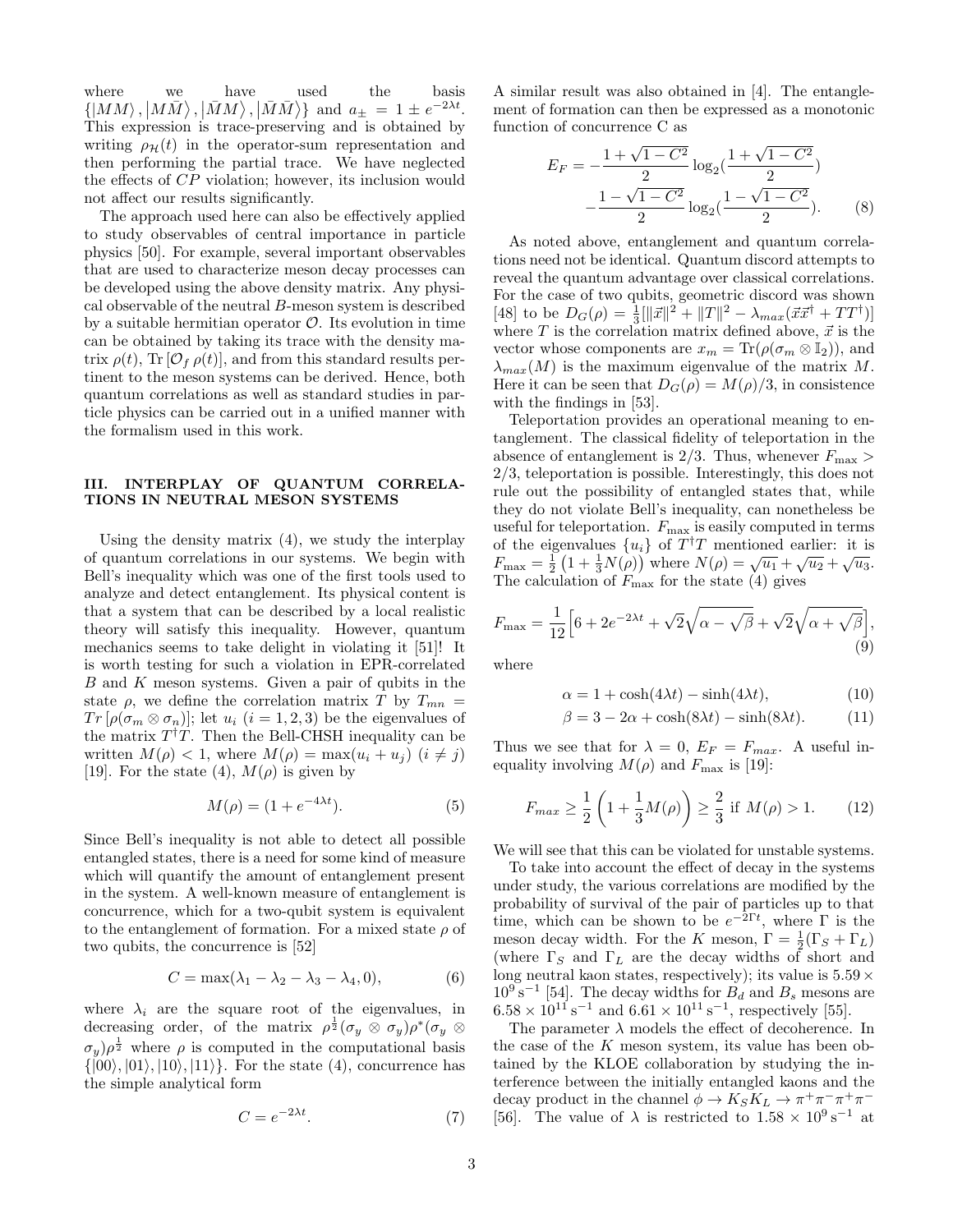$3\sigma$ . In the case of B meson systems, the decoherence parameter is determined by using time-integrated dilepton events. The value of  $\lambda$ , for  $B_d$  mesons, is determined by the measurement of ratio of the total same-sign to opposites-sign semileptonic rates,  $R_d$ , and is restricted to  $2.82 \times 10^{11} \text{ s}^{-1}$  at  $3\sigma$  [57]. However there has been no experimental update for  $R_d$  since [58] two decades. For  $B_s$  mesons, to the best of our knowledge, there is no experimental information about  $\lambda$  so we will take it to be zero in what follows. The results for  $K$  and  $B$  meson systems are shown in Fig. 1.

The nonclassicality of quantum correlations, in the neutral mesons, can be characterized in terms of nonlocality (which is the strongest condition), entanglement, teleportation fidelity or weaker nonclassicality measures like quantum discord. The fall in the pattern of the average value of these correlations, as shown in Fig. 1, are in accord with the fact that here we are dealing with unstable particles, which decay with time. From the left panel of Fig. 1, one can see that until about 50% of the average life time of  $K_S$  meson in the presence of decoherence and about  $60\%$  in its absence, Bell's inequality is violated. This means that, in the conventional sense, until this time, the time evolution cannot be simulated by any local realistic theory. However, we find that even if Bell's inequality is violated  $(M(\rho) > 1)$ , the teleportation fidelity  $F_{\text{max}}$  could be below the classical value of 2/3. For example, from the left panel of Fig. 1, it is seen that, in the absence of decoherence,  $F_{\text{max}}$  drops below  $2/3$  as  $M(\rho)$  drops below 1.3, in violation of the inequality (12) [19] according to which the cutoff is  $M(\rho) = 1$ . This violation is slightly reduced, but nonetheless still occurs, even in the presence of decoherence, starting at  $M(\rho) \simeq 1.2$ . This is consistent with the degradation of correlations with decoherence.

The violation can be understood mathematically since the individual measures of correlation are modulated by a factor  $e^{-2\Gamma t}$ . Since (12) contains constant terms which are not modulated, it is affected by these modulations.

Thus we see that the study of quantum correlations in unstable systems is nontrivially different from their stable counterparts. However, there are some similarities as well. In particular, the average geometric discord is always bounded from above by the average entanglement of formation. This is consistent with the fact that discord is a weaker measure of quantum correlations compared to entanglement [53]. From the middle and right panel of Fig. 1, we see that the above conclusions hold also for  $B_d$  and  $B_s$  meson systems, respectively. Here we would like to point out that the nontrivial differences between the meson systems and their stable counterparts is only due to the decaying nature of the system and not due to oscillations. This is borne out by the fact that a study of quantum correlations in a stable, oscillating subatomic system such as a neutrino, shows no such deviation [14].

From Fig. 1, we see that the spread in the various correlations, corresponding to  $3\sigma$  upper bound on the decoherence parameter  $\lambda$ , is more prominent for the  $B_d$ , compared to the  $K$  meson system. This is because of the choice of time scales used in the plots. In the case of K mesons, the time scale is  $10^{-10}$ s, which is roughly the average lifetime of the  $K_S$  mesons; whereas in the case of  $B_d$  and  $B_s$  mesons, the time scale is picosecond, which is roughly the average life time of these mesons. As can be seen from (4), the coherences in the system, of which the correlations would be a function, depend upon the evolution time  $t$  and the decoherence parameter λ, as a function of λt. Thus from the values of λ's for these systems (see below (4)), it can be easily inferred that the effect of decoherence is more prominent, in the chosen time scales, for the  $B_d$  meson as compared to the  $K$  meson system. This is consistent with Fig. 1.

#### IV. CONCLUSIONS

To conclude, in this work we have studied a number of aspects of quantum correlations in correlated neutral meson systems, *viz.* neutral  $K$ ,  $B_d$  and  $B_s$  mesons. This is nontrivial given the fact that the mesons decay with time. This was accomplished by using the semigroup formalism, well known in the study of open quantum systems. We have also studied the impact of decoherence on various correlation measures in these systems. We found that the quantum correlations here can be nontrivially different from their stable counterparts. This was made explicit by the interplay between Bell's inequality and teleportation fidelity. On average, Bell's inequality in these correlated-meson systems is violated for about half of the meson lifetime. One particularly surprising result is that teleportation fidelity does not exceed the classical threshold of 2/3 for all Bell's inequality violations. This behavior, not seen in stable systems, is interesting since one of the cornerstones in the field of quantum information is the interplay between Bell's inequality and teleportation fidelity. This surprising behavior is due to the decaying nature of the parent system and not due to flavor oscillations. There are some similarities as well. This is particularly seen by the fact that entanglement provides an upper bound to discord at all times. This is the crux that provides insight into the differences/similarities in quantum correlations in these meson systems in comparison to their stable counterparts. Thus this work provides important insight into foundational issues in the context of quantum mechanics of unstable subatomic particles, and presumably other unstable systems as well.

On the experimental front, our results can impact probing the nonlocality of B mesons, in particular the Bell's inequality, which, at present, leads to difficulties due to the lack of active measurements. Also, the measurement of decoherence parameter in the  $B_s$  mesons can provide insight into the fundamental nature of these systems. This work could hopefully motivate future experiments (or reanalysis of past experimental results such as the wealth of results from decommissioned B factories) to probe these issues.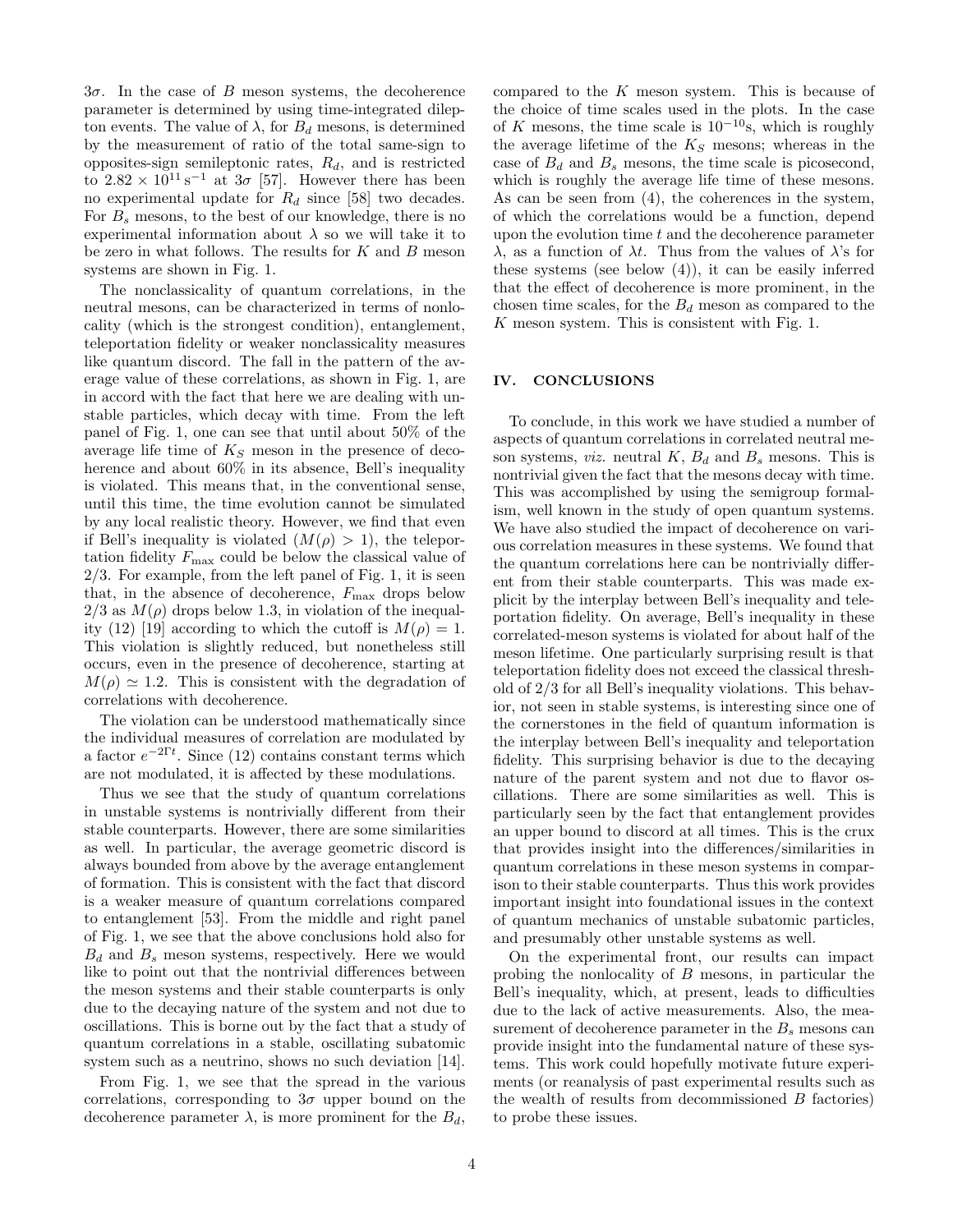

FIG. 1. (color online) Average correlation measures as a function of time t. The left, middle and right panels correspond to the correlations of a KK,  $B_dB_d$  and  $B_sB_s$  pair created at  $t = 0$ , respectively. The four correlation measures are (top to bottom):  $M(\rho)$  (Bell's inequality; blue band),  $F_{\text{max}}$  (teleportation fidelity; red band),  $E_F$  (entanglement of formation; grey band) and  $D_G$  (geometric discord; green band). For  $K\bar{K}$  pairs, left panel, time is in units of 10<sup>-10</sup> seconds whereas for the  $B_d\bar{B_d}$  and  $B_s\overline{B_s}$  pairs, time is in units of 10<sup>-12</sup> seconds (in all cases, the approximate lifetime of the particles). In the left and middle panels, the bands represent the effect of decoherence corresponding to a  $3\sigma$  upper bound on the decoherence parameter  $\lambda$ . The right panel has no such bands because there is currently no experimental evidence for decoherence in the case of  $B_s$  mesons; for this case,  $F_{\text{max}} = E_F$ .

#### ACKNOWLEDGMENTS

SB and AKA thank R. Srikanth, A. Pathak and S. Uma Sankar for useful comments on the manuscript. The work of RM is supported by the Natural Science and Engineering Research Council of Canada and by the Fonds de recherche du Québec – Nature et technologies.

- [1] A. Bramon and M. Nowakowski, Phys. Rev. Lett. 83, 1 (1999) [hep-ph/9811406].
- [2] A. Bramon and G. Garbarino, Phys. Rev. Lett. 88, 040403 (2002) [quant-ph/0108047].
- [3] A. Bramon and G. Garbarino, Phys. Rev. Lett. 89, 160401 (2002) [quant-ph/0205112].
- [4] R. A. Bertlmann, K. Durstberger and B. C. Hiesmayr, Phys. Rev. A 68, 012111 (2003) [quant-ph/0209017].
- [5] A. Bramon, G. Garbarino and B. C. Hiesmayr, Phys. Rev. A 69, 062111 (2004) [quant-ph/0402212].
- [6] B. C. Hiesmayr, Eur. Phys. J. C **50**, 73 (2007).
- [7] R. A. Bertlmann, A. Bramon, G. Garbarino and B. C. Hiesmayr, Phys. Lett. A 332, 355 (2004) [quantph/0409051].
- [8] A. Go et al. [Belle Collaboration], Phys. Rev. Lett. 99, 131802 (2007) [quant-ph/0702267 [QUANT-PH]].
- M. Blasone, F. Dell'Anno, S. De Siena and F. Illuminati, Europhys. Lett. 85, 0002 (2009) [arXiv:0707.4476 [hepph]].
- [10] M. Blasone, F. Dell'Anno, S. De Siena, M. Di Mauro and F. Illuminati, Phys. Rev. D 77, 096002 (2008) [arXiv:0711.2268 [quant-ph]].
- [11] G. Amelino-Camelia, F. Archilli, D. Babusci, D. Badoni, G. Bencivenni, J. Bernabeu, R. A. Bertlmann and D. R. Boito et al., Eur. Phys. J. C 68, 619 (2010) [arXiv:1003.3868 [hep-ex]].
- [12] B. C. Hiesmayr, A. Di Domenico, C. Curceanu, A. Gabriel, M. Huber, J. A. Larsson and P. Moskal, Eur. Phys. J. C 72, 1856 (2012) [arXiv:1111.4797 [quant-ph]].
- [13] M. Blasone, F. Dell'Anno, S. De Siena and F. Illuminati, Europhys. Lett. 106, 30002 (2014) [arXiv:1401.7793 [quant-ph]].
- [14] A. K. Alok, S. Banerjee and S. U. Sankar, arXiv:1411.5536 [quant-ph].
- [15] W. H. Louisell, Quantum Statistical Properties of Radiation (Wiley, New York, 1973).
- [16] H-P. Breuer and F. Petruccione, The Theory of Open Quantum Systems (Oxford University Press, 2003).
- [17] M. A. Nielsen and I. L. Chuang, Quantum Computation and Quantum Information (Cambridge University Press, 2010).
- [18] U. Weiss, Quantum Dissipative Systems (World Scientific, Singapore, 2001).
- [19] R. Horodecki, P. Horodecki and M. Horodecki, Phys. Lett. A 222, 21 (1996).
- [20] I. Chakrabarty, S. Banerjee and N. Siddharth, Quantum Information and Computation, 11, 0541 (2011).
- [21] V. Weisskopf and E. P. Wigner, Z. Phys. **63**, 54 (1930).
- [22] V. Weisskopf and E. Wigner, Z. Phys. 65, 18 (1930).
- [23] R. E. Peierls, Proceedings of the Glasgow Conference, Glasgow, Scotland, 296-299, (1954).
- [24] R. E. Peierls, Proc. R. Soc. London 253A, 16 (1960).
- [25] L. Khalfin, Sov. Phys. JETP 6, 1053 (1958); JETP Lett. 8, 65 (1968).
- [26] T. Petrosky and I. Prigogine, Proc. Nat. Acad. Sci. U. S. A. 93, 9393 (1993); I. Antoniou and I. Prigogine, Physica A 173, 175 (1991).
- [27] P. K. Kabir and A. Pilaftsis, Phys. Rev. A 53, 66 (1996) [hep-ph/9509349].